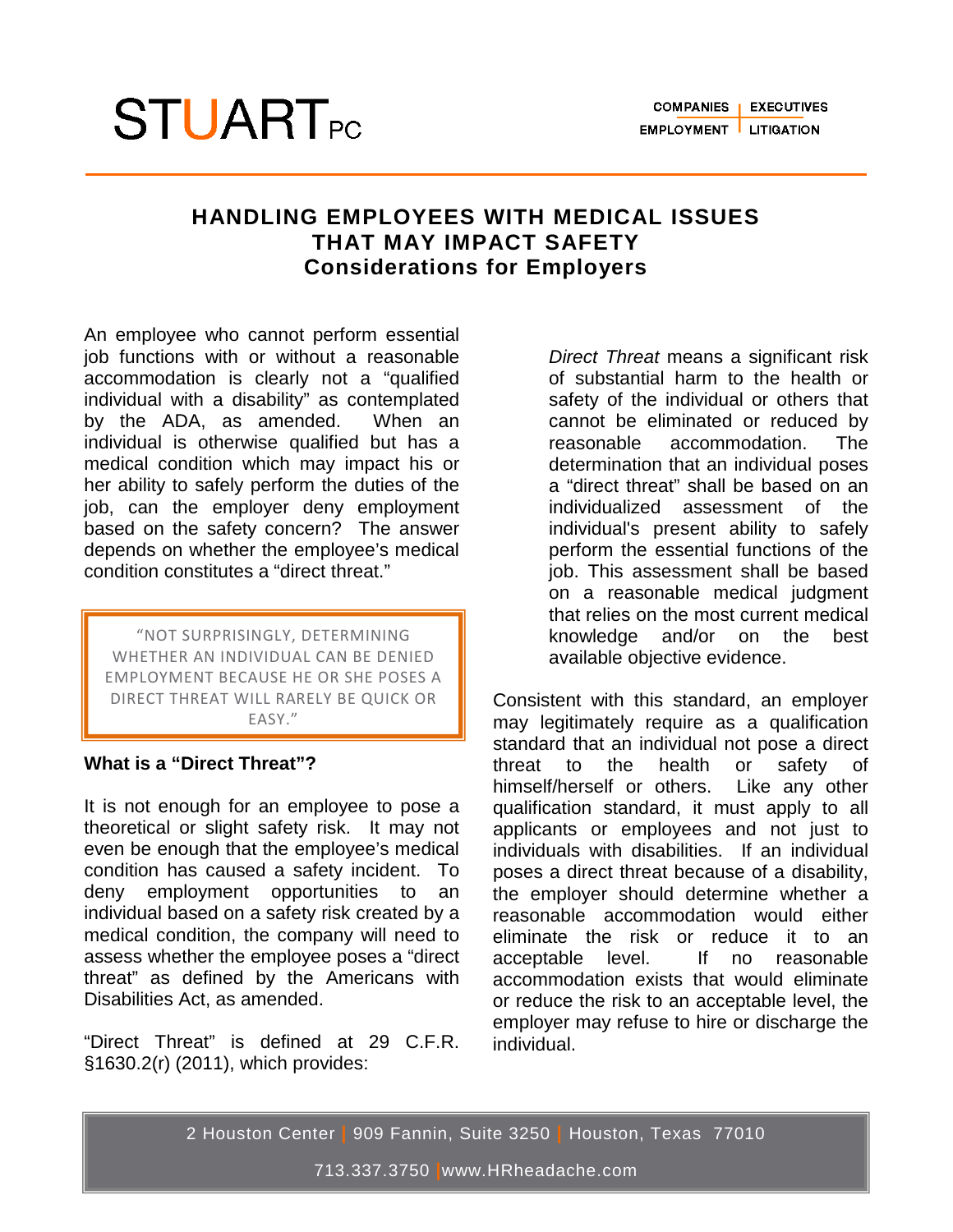Not surprisingly, determining whether an individual can be denied employment because he or she poses a direct threat will rarely be quick or easy. An employer cannot deny an employment opportunity to an individual with a disability merely because of a slightly increased risk of harm to himself or others. The individual's disability must pose a "significant risk." So what is a "significant risk"?

## *"High Probability"* **of** *"Substantial Harm"*

According to the EEOC's Interpretive Guidance, published as an Appendix to 29 C.F.R. Part 1630 (the text of which is incorporated and quoted herein without specific attribution), the individual's disability must present a "high probability" of "substantial harm." A speculative or remote risk will not be sufficient to deny employment.

Determining whether an individual poses a highly probable risk of substantial harm to himself or others must be made on a caseby-case basis, and the employer should identify the specific risk posed by the individual. For individuals with mental or emotional disabilities, the employer should identify the specific behavior of the individual that would pose the direct threat. For individuals with physical disabilities, the employer should identify the aspect of the disability that would pose the direct threat. The employer should then consider the four factors listed in 29 C.F.R. § 1630.2(r) discussed below.

The employer should rely on objective, factual information, not on "subjective perceptions, irrational fears, patronizing attitudes, or stereotypes" about the nature or effect of the particular disability or disability generally. Relevant information may include input from the individual with the disability, the individual's specific experience with the disability in prior jobs, and the opinions of medical doctors, rehabilitation counselors, or physical therapists who have expertise with the specific disability involved and/or direct knowledge of the individual with the disability.

According to the EEOC's interpretive guidance, generalized fear about risks associated with the work environment or position, such as the effects of stress, cannot be used by the employer to disqualify an individual with a disability. "Nor can generalized fears about risks to individuals with disabilities in the event of an evacuation or other emergency be used by an employer to disqualify an individual with a disability."

#### **Whose Burden Is It to Prove Direct Threat? Assume It Is Yours.**

Most courts have held that the employer bears the burden of proving the individual poses a direct threat to his/her own safety or the safety of others. Other courts have found the employee bears the burden of proving he/she can perform the essential job functions and is otherwise qualified. For some courts, the party bearing the burden varies depending on the type of job and whether "essential functions necessarily implicate safety." In all cases, the employer should affirmatively assert direct threat as a defense to an individual's claim under the ADA (or Texas Commission on Human Rights Act) to avoid waiving the defense.

#### **Conducting an Individualized Assessment**

What is an individualized assessment? The EEOC regulations and interpretive guidance contemplate consideration of the following four factors:

- The duration of the risk:
- The nature and severity of the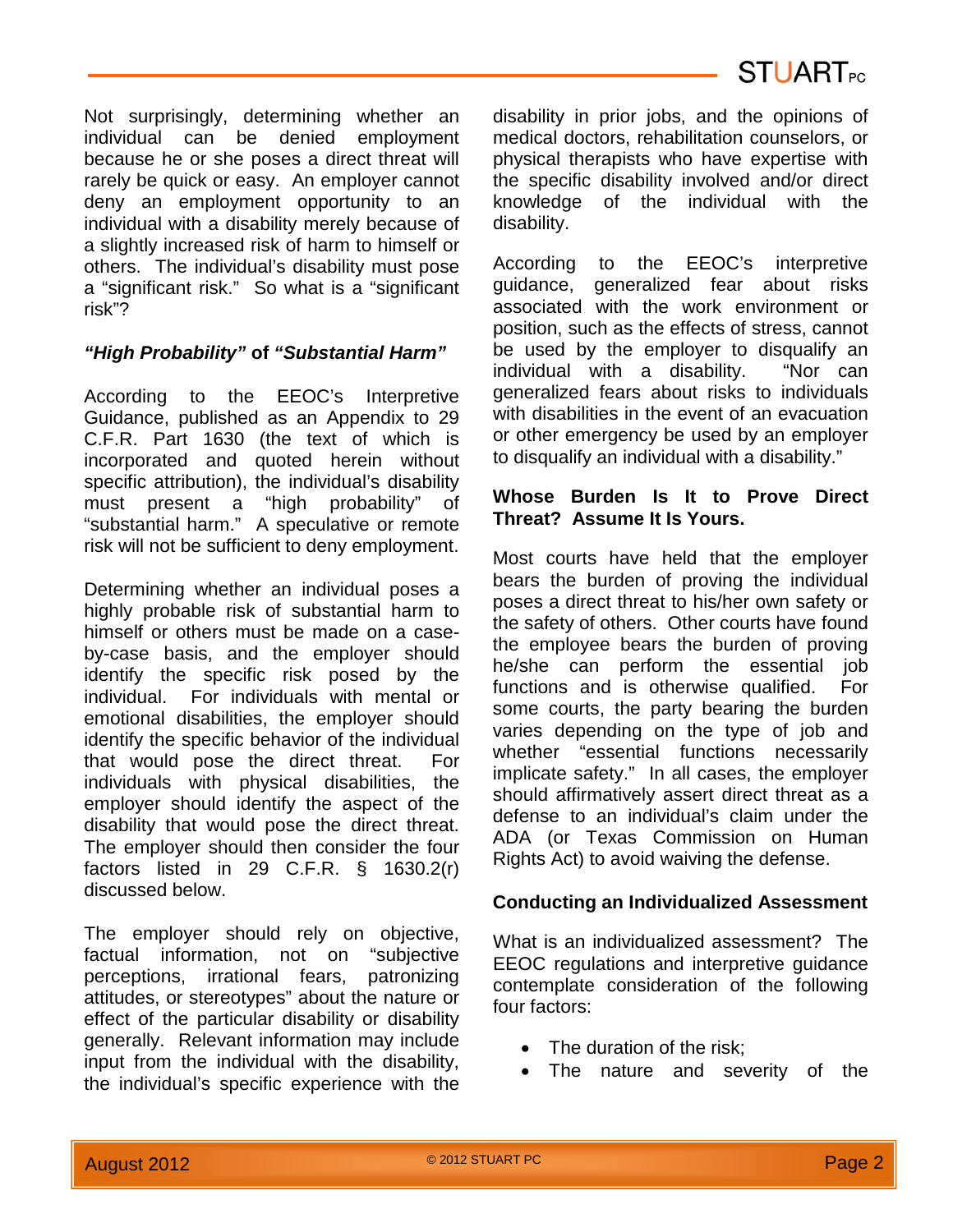

potential harm;

- The likelihood that the potential harm will occur; and
- The imminence of the potential harm.

The employer's ability to demonstrate that it meaningfully considered all of these factors will be critical to defending a decision to deny employment because the individual poses a direct threat. In practice, the employer should consider doing the following:

1. Confirm the actual duties and physical/mental requirements of the position at issue.

This means going beyond the written job description and talking to people who know what the position actually requires now and in the foreseeable future. Too often, employers treat the existing job description as if it is carved in stone and true for all time, when it may not have been correct in the first instance or the job has changed in the interim. Employers should ask these questions about job descriptions before a direct threat issue is presented:

- Are the physical/mental requirements clearly and accurately described?
- Do the job descriptions include language like the following: "safely perform the duties of the position without significant risk to self or others"?
- 2. Gather information about the individual's specific condition and how it may impact his or her ability to safely perform the job.
	- a. If the condition pre-dates this employment, learn whether the condition has caused any safety incident at work in the past and whether there has been an incident in the past outside of work. Some

questions:

- i. If there has been a safety incident before,
	- How recently?
	- How many times?
	- What actual (or threatened) iniury, if any, to the individual or others?
- ii. Is there any way to prevent the safety risk from occurring?
- iii. Will there be any signs or symptoms which may serve as a warning or advance notice of an episode?
- iv. Is the safety risk triggered by the use of a prescription drug or other treatment? Other events? Work conditions?
- b. If the condition pre-dates this employment, ask the individual to authorize past employers to communicate directly with you about the functions previously performed by the individual, whether there were any actual or near-miss safety incidents involving the individual, and whether specific accommodations were requested by or made for the individual.
- c. Request specific information directly from the individual's treating physician regarding the individual's condition, any related past incidents involving the individual would implicate safety, the specific safety risks presented by the condition in light of the position, the likelihood of an incident implicating safety, and possible accommodations. In doing so:
	- i. Give the doctor an accurate description of the specific requirements of the job and identify the specific safety